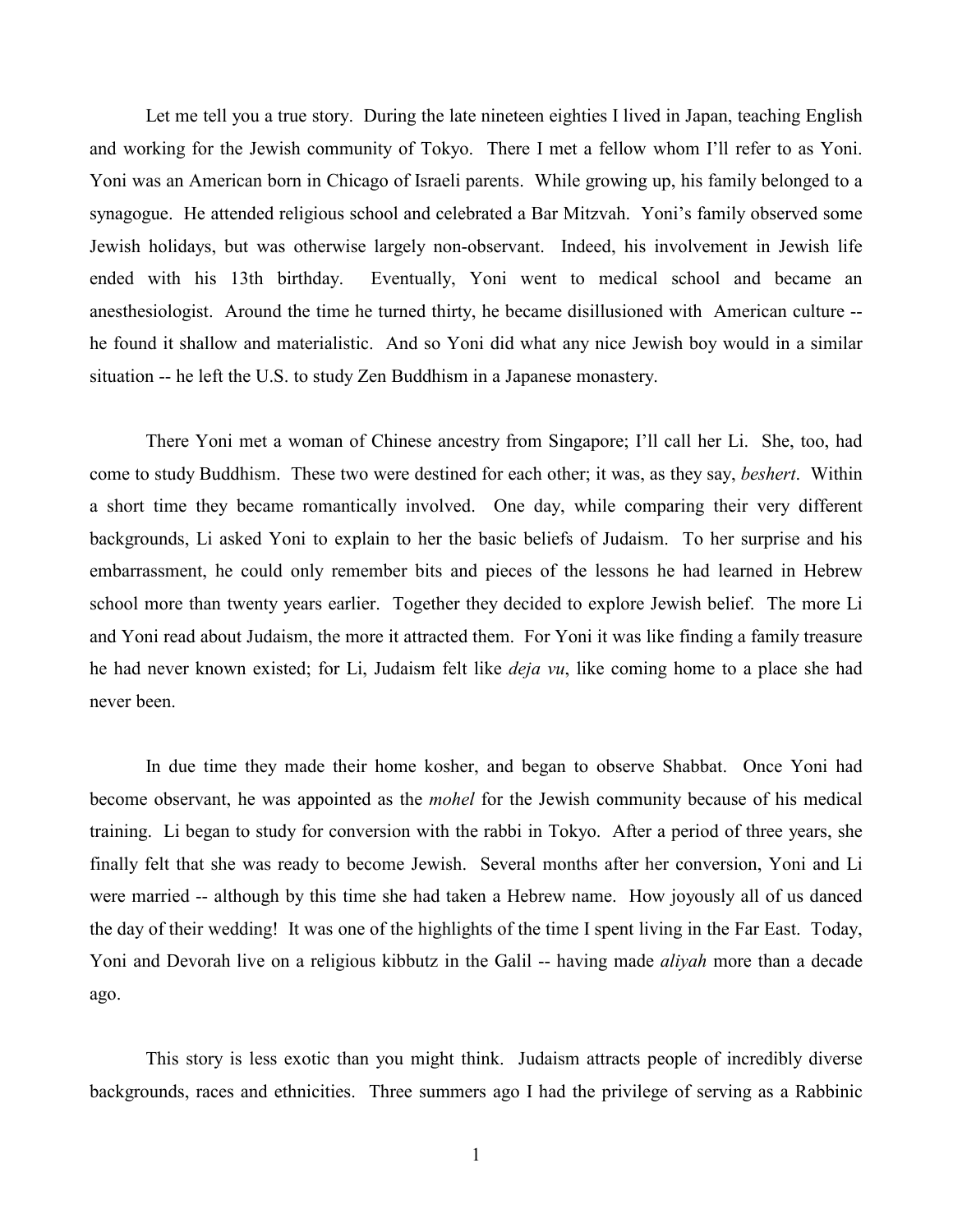Scholar for the *Imun Institute*, a program of religious training for Conservative lay leaders. The eight-day course empowers individuals to better serve congregations too remote or too small to have their own full-time rabbi. 1/4 of the participants were Jews-by-choice. There was a woman from rural Oregon, who, together with her husband and their eight children, converted to Judaism. There was a fellow from Huntsville, Alabama, another Jew-by-choice. Still another participant was from Philadelphia's elegant Mainline, the headmistress of a rather fashionable finishing school for girls. In the world at large, there are Catholic priests who've become Jewish, and converts to Judaism who have become cantors and rabbis. But of course, we don't need to look far away at all -- right here at the Jacksonville Jewish Center, we are blessed by the presence of more Jews-by-choice than you may realize.

Yet in some quarters perception lags far behind reality. There are those, unfortunately, who still treat conversion as a poor stepchild. Even more disturbing are those within the Jewish world who maintain that one must be born Jewish to "really" be a Jew. There's only one serious flaw in that argument: it runs absolutely counter to what Jewish belief teaches!

During the Middle Ages the Jewish community discouraged proselytism for good reason. The Church made conversion to Judaism a capital crime; proselytizing posed a threat not only to converts, but to the entire Jewish community. The same was no less true of those Jews who lived under the sway of Islam. Against that historical background, our ancestors were reluctant to accept converts - lest their own security be jeopardized by the intolerance of the larger society. We can certainly understand why survival required this strategy.

But in the centuries before the medieval period, Judaism had a very different attitude toward conversion. Rabbinic literature offers myriad examples of positive sentiments toward those who joined the ranks of Jewish peoplehood. Consider the following statement from *Midrash*: "Dearer to God is the convert who has come of his own accord than all the crowds of Israelites who stood before Sinai. For had the Israelites not witnessed the thunder, lightning, quaking mountains, and the sounding of trumpets, they would not have accepted the Torah. But the convert, who saw not one of these things, came and voluntarily took upon himself the Yoke of Heaven. Can anyone be dearer to God than that?" Or, as the talmudic tractate of *Pesahim* teaches, "הגלה הקב"ה את ישראל לבין האומות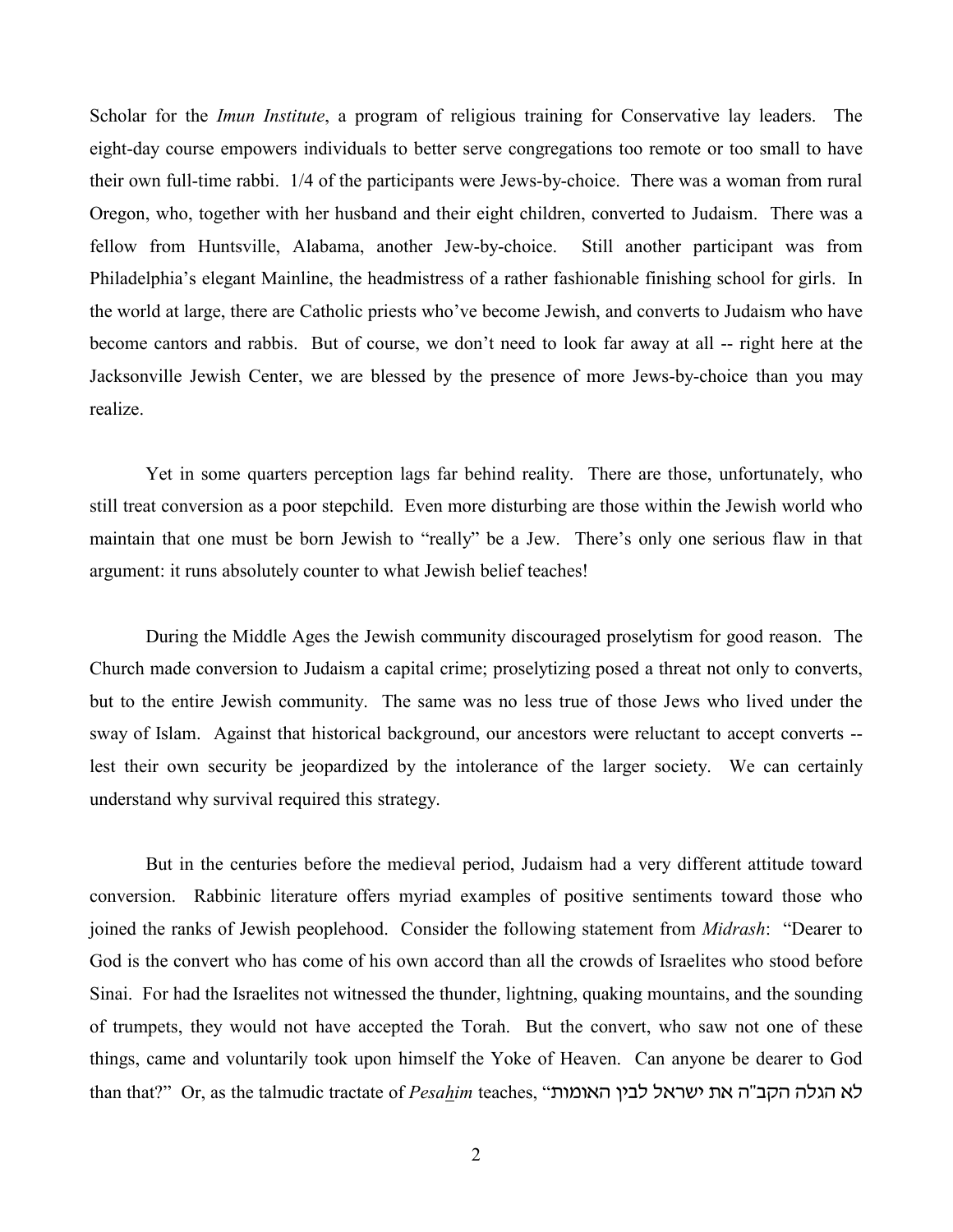ohrd ovhkg upxu,ha hsf tkt --The Holy One exiled Israel among the nations so that converts might join them" (Babylonian Talmud, *Pesahim* 87b). What a stunning way to explain our dispersion throughout the world! As for the biblical perspective, we need only think about the example of Ruth the Moabite, whom later Jewish history considered to be the first true convert: As Ruth told her mother-in-law, Naomi, "Wherever you go, I will go; wherever you stay, I will stay. Your people shall be my people, and your God my God (*Ruth* 1:16-17). Ruth's great grandson, of course, was none other than King David himself.

A lot has changed since medieval times. We live in a free society, where there is separation of church and state. We no longer need fear state sponsored persecution for the free exercise of religion. If anything, the strategy for Jewish survival today requires that we move forward by looking back to the Talmudic era. Instead of discouraging conversion, in the face of high rates of intermarriage, the serious threat of assimilation, and a negative Jewish birth rate, we need to encourage it in any way we can.

I'm not suggesting we ring doorbells, or pass out leaflets each Sunday in front of First Baptist downtown (though I'd be curious to see what happens). There are, however, many non-Jews unconnected to any religion, who would be wonderful candidates for conversion. Troubled by the dogmatic certainties of other faiths, they are attracted to a Judaism that emphasizes goodness and action in this world, rather than hellfire in the next. They are drawn to a religion that acknowledges there are many paths to God, and that the Almighty loves a righteous Gentile no less than a fully committed Jew. Having directed the Rabbinical Assembly's Institute for Conversion and Outreach Education in New Jersey before moving to Jacksonville, I can tell you there are many individuals who come to conversion not through marriage, but through a process of spiritual searching. That Jews-by-birth are sometimes surprised that anyone would convert to Judaism for reasons other than marriage reveals far more about our own self-perception than it does about the attractions of Jewish identity.

While it is incumbent upon us to be warm and supportive of those who would cast their lot with the Jewish People for reasons of personal belief, it is likely that marriage will continue to serve as the primary catalyst for conversion. To be sure, there are times when conversion may not be a realistic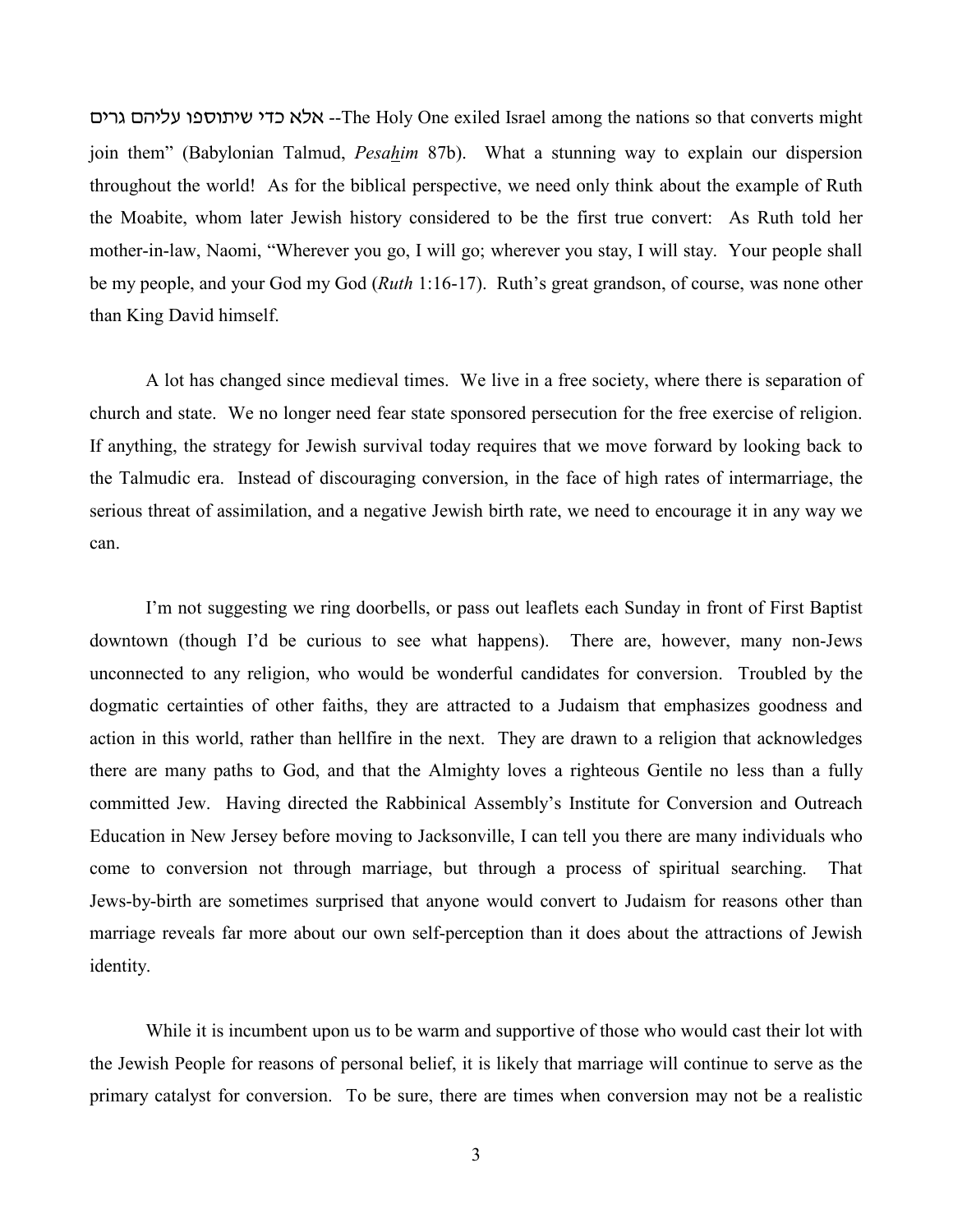option for an interfaith couple. Obviously any person who is a devout practitioner of another religion would not be an appropriate candidate. There are also individuals who, out of respect for their parents' piety, opt not to formally abandon the religion of their birth. We can understand this because many of our own children do the very same thing out of respect to us.

But very often allegiance to another faith tradition poses no obstacle to conversion; it is the Jewish partner who demonstrates reluctance, and discourages the exploration of Jewish identity -- even when his or her significant other has expressed a willingness to contemplate a change in religion.

The reasons are varied. Sometimes, it's a lack of interest on the part of the Jewish spouse: "Why would I make her to go to such lengths when Judaism isn't much a part of my life?" Other times it's the perception of unfairness: "I'd never convert to his religion, how could I ask him to convert to mine?" In still other cases, there is a concern that conversion might actually drive the couple apart: "What if she likes being Jewish so much that she wants to start going to services regularly, keep kosher, or observe Shabbat? I'm a born Jew and I'm not ready to do any of those things; yet if that's what she wants, how will I be able to say no?" Indeed, there's a whole genre of jokes about this ambivalence, and at least one episode of *Sex in the City* in which a Jewish partner demonstrates discomfort at the religious zeal of his newly converted fiancee. Call it a case of life imitating art (or vice versa), but I know of at least one instance in which a Jew-by-choice broke off an engagement because of her fiance's unwillingness to keep a kosher home!

A famous story is told in the Talmudic tractate *Shabbat* about the great sages Hillel and Shammai, who lived in the 1st century C.E. On three separate occasions prospective converts came before Shammai with preposterous requests upon which their willingness to convert depended: One demanded he would become Jewish only if appointed as High Priest, another insisted that his conversion be contingent on accepting only part of the Torah; the third offered to convert only if he could learn the entire Torah while standing on one foot. In each case, Shammai chased the fellow from his presence; Hillel, on the other hand, accepted all of them as students. In the end they all became righteous and devoted converts. To use the Talmudic idiom, במתוך שלא לשמה בא לשמה ה which began with an ulterior motivation ended with a love of Judaism for its own sake. Many are the paths that lead to an embrace of Jewish life.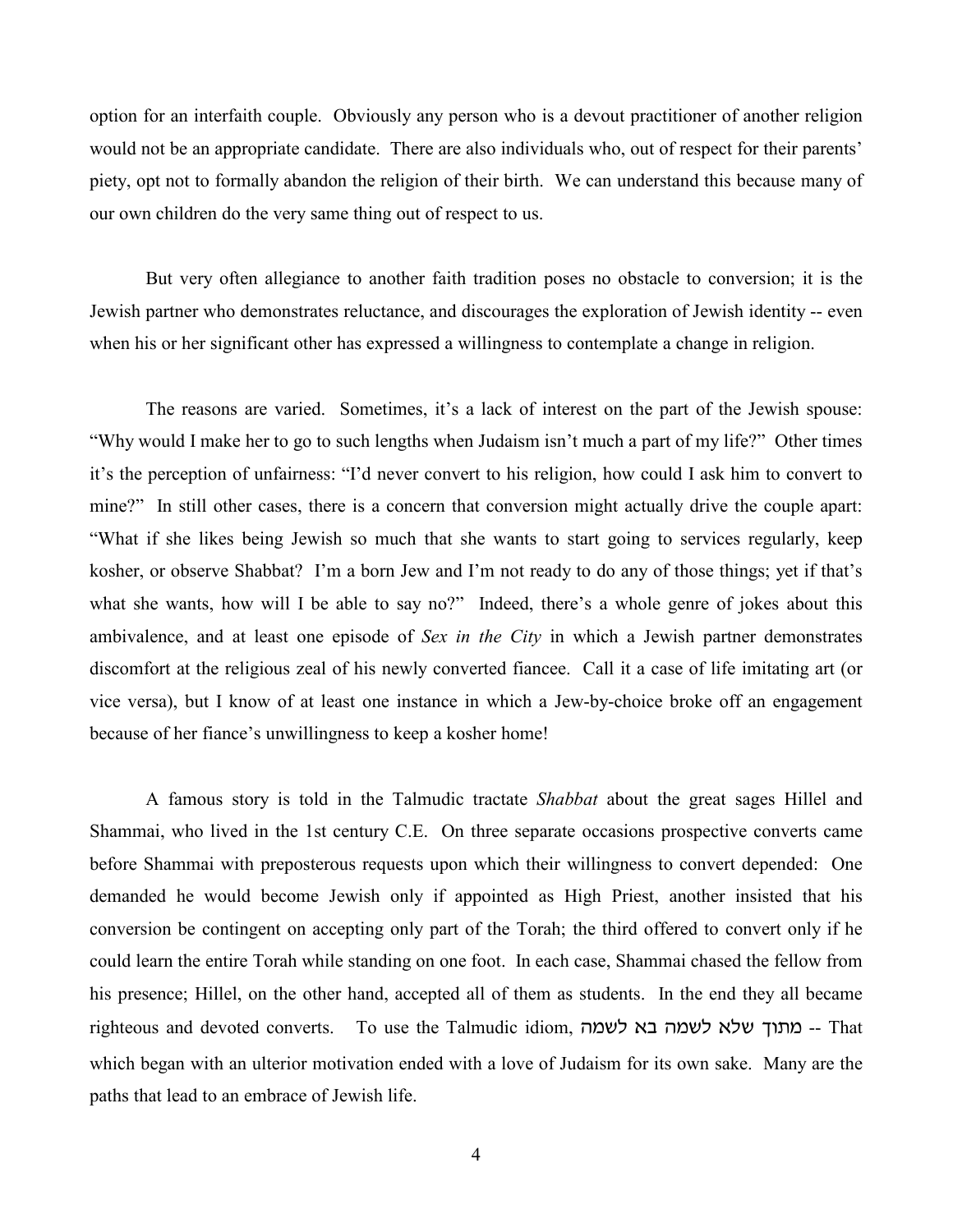There are still those, however, who insist that conversion for the sake of marriage is forbidden by Jewish Law, inasmuch as *halakhah* forbids choosing Judaism for any ulterior motive. To those who think in such one-dimensional terms, I offer the words of Orthodox Rabbi Maurice Lamm, a distinguished professor at Yeshiva University, who writes, "A growing number of contemporary rabbis . . . are coming to believe that perhaps the marriage motivation should not be classified in the category of ulterior motive. A desire to establish a home in a unified religious commitment . . . savors more of sincerity than of personal gain, and must be for Heaven's sake."

Could there possibly be anything wrong with wanting to share a religious identity with one's spouse, to use the pronoun "our" instead of "mine" and "yours" when it comes to spiritual matters? In response to an offer to consider conversion to Judaism, instead of reflexively answering, "Don't do it for me!" why not say, "Wow, you must really love me -- why don't we both explore Judaism together? After all, it's been years since I went to Hebrew school and truthfully I could use a refresher. And as for you, my darling, you need to learn more about Judaism before you can honestly say, 'This is for me or for our children.'"

In a Yom Kippur sermon some years ago, a Reform colleague of mine, Rabbi Michael Zedek, addressed his congregation with these words: "I have known many instances where a non-Jewish partner seriously would have considered conversion if only someone had asked, given some encouragement, if only the lover, spouse, or an in-law had asked. If it matters, at least ask. Say so. After all, this 4,000 year-old adventure of the Jewish people is a distinct, remarkable and amazing journey, and you would, perhaps, be amazed how often the refrain is heard -- 'This is what I've always believed. I just didn't know there was a group that did so, too.'" If you love being Jewish and consider it a gift, why wouldn't you want to share it with the person you love more than anyone else in this world? As for the worst thing that can happen? Our spouses or significant others will say no . . . and life will go on. Encouragement is not coercion; there are no ultimatums, only opportunities.

It is the Conservative Movement that is best positioned to confront the challenge of intermarriage in a way that neither legitimates assimilation nor ignores the issue. Our task is not to shun those who contemplate marriage out of the faith anymore than it is to make endogamy and exogamy flip sides of the same coin. We need not accept the defeatist rhetoric that those who marry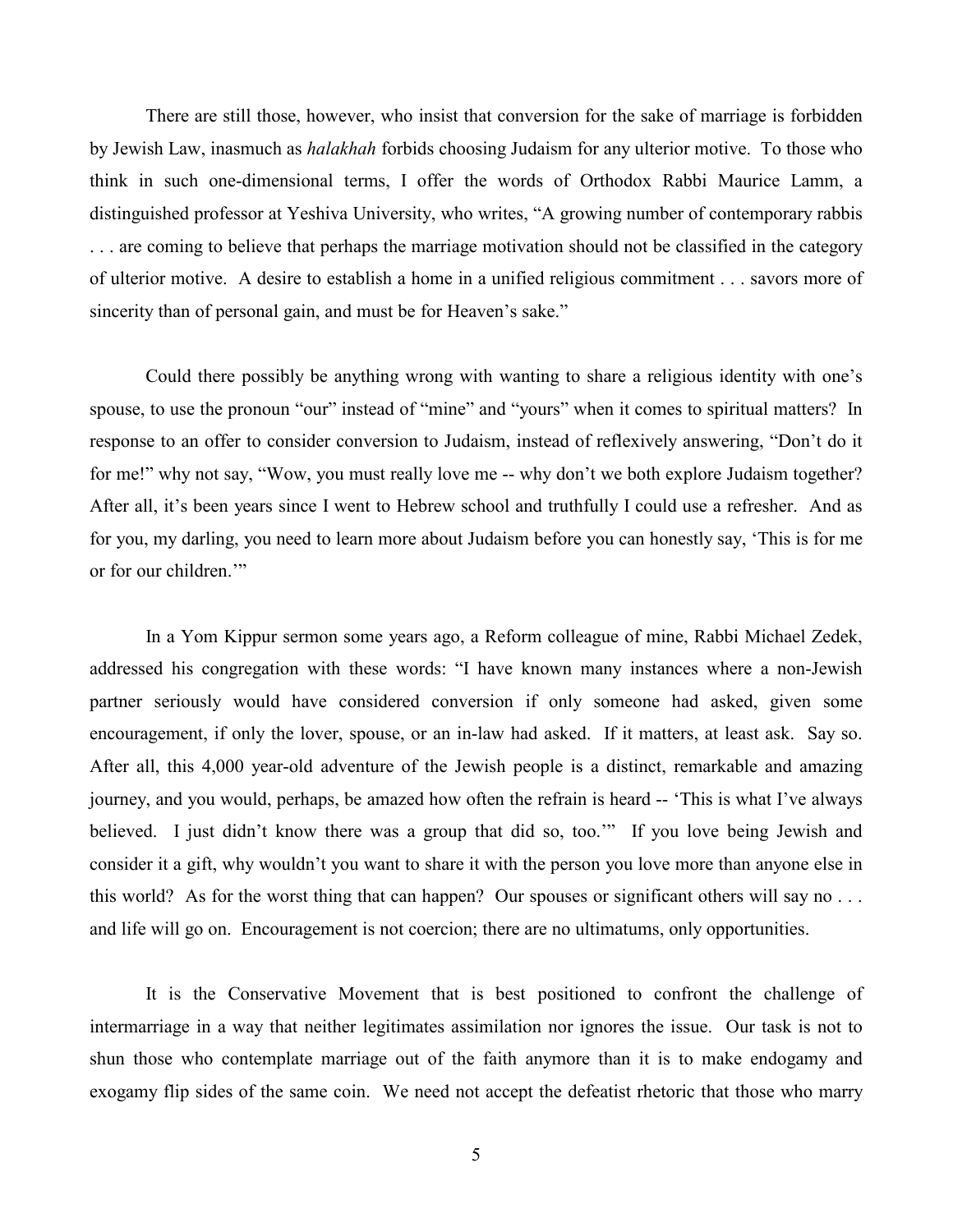out of the faith are lost to Judaism, anymore than we must rip out those passages of the Torah that do not accord with the melting pot culture of America. Either religion is powerful enough to change the course of people's lives, or it lacks a purpose. We need to move as Egon Mayer said "from outrage to outreach" and encourage the option of halakhic conversion to Judaism. And if, for whatever reason, conversion is not in the cards yet, it is still incumbent upon us to raise the consciousness of interfaith couples about the spiritual possibilities and benefits of Judaism. The seeds sown today may bear fruit tomorrow or the next day.

To that end, Rabbi Eliezer Ben-Yehuda, Rabbi Martin Sandberg and I -- the rabbis of Jacksonville's Conservative congregations -- have begun to discuss the creation of a program of educational outreach designed for the peripheral elements of the Jewish community, whether in-married or intermarried. In view of Federations recent demographic survey and its finding that approximately 50% of Jacksonville's Jews are unaffiliated and/or intermarried, we have a responsibility to share our religious wealth with those who are spiritually undernourished. We will do so without dilution of our identity, without apology for what tradition authentically teaches. For those who have witnessed the power of Habad to embrace the most marginal elements of the Jewish community, without pretending to be anyone but themselves, there is no reason why we cannot do the same. Our goal, therefore, is not outreach in the sense of being redefined by what's on the outside, but rather *keruv*, reaching out to the waters around us in order to bring more on board. In the debate of outreach vs. inreach it is imperative that we do both -- and if that places an extra burden upon us, so be it -- our shoulders are broad, the stakes are high, the reward priceless.

At the same time, here within our own synagogue we must begin to organize a network of members who are Jews-by-Choice, individuals willing to share of themselves and their experiences with those contemplating conversion and those already engaged in the process, to serve as sounding boards and guides, and to raise consciousness among all Jews that conversion is a blessing. To our brothers and sister who have embraced the path of Jewish peoplehood, how can I ever express my admiration, respect and inspiration -- in sharing with me the spiritual travels that brought you to Judaism, you have shed light on my own Jewish journey; in seeing Judaism through your eyes, I see it anew. It is a privilege to be your rabbi, and I thank you for that.